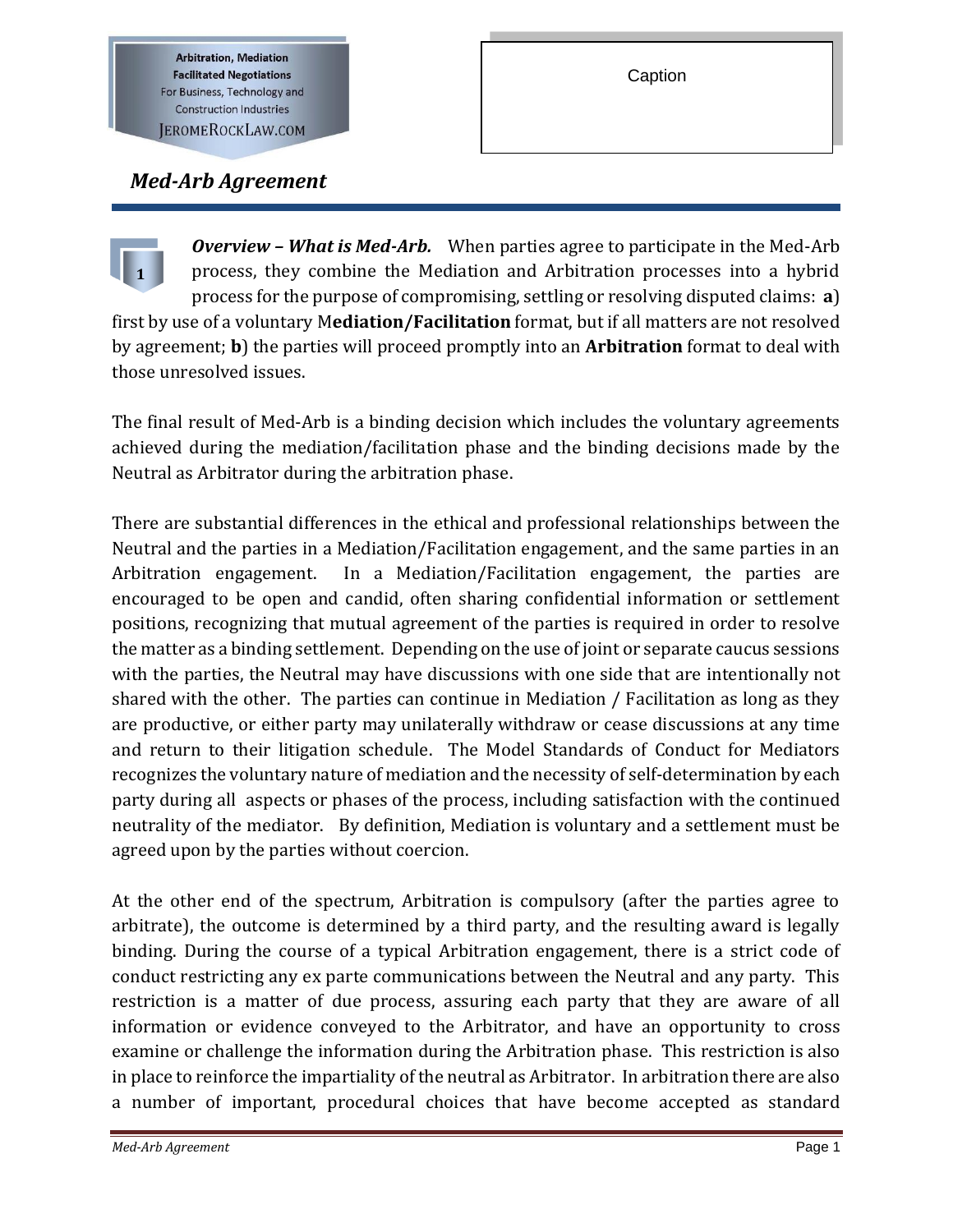components of commercial arbitration proceedings, such as choosing the rules to be followed, the amount, or limits on discovery and the form of the award. These are all typical issues that would be addressed if the matter started as an Arbitration case, but often get lost if the matter begins in a Mediation framework, and then transitions into the Arbitration phase.

It is therefore a challenge to combine the **Mediation** process and the **Arbitration** process into a single proceeding, while preserving the integrity and expected procedural benefits of each separate process. This challenge is met by making disclosures, requesting consents and offering each party the opportunity to opt-out, or opt-in at key Decision Points.

There are a number of choices or alternatives that are set forth throughout this Agreement, and the parties are requested to review and initial each of these separate elections. Some of the choices or alternatives should be addressed at the beginning, which form initial basic commitments of the parties to the binding nature of the Arbitration phase of the Med-Arb process. There are other choices that should only be made during the transition from the **Mediation** phase to the **Arbitration** phase of the Med-Arb process, as these are the choices that recognize the importance of the concept of self-determination, while providing a structure to finalize the Arbitration phase that produce the binding Award.

As a quick overview, the major Decision Points deal with the following topics:

- o Decision Point 1. Agreement on exclusive joint sessions or joint and caucus sessions during Mediation phase.
- o Decision Points 2 & 3. Procedures for selecting the Neutral in the Arbitration phase.
- o Decision Points 4 & 5. Agreement on additional discovery, evidence at time of transition from Mediation to Arbitration phase.
- o Decision Points 6 & 7. Agreements on form of Arbitration Award, and agreed upon limits on award, such as Hi-Lo or Last Offer.

**Executing this Med-Arb Agreement.** This Med-Arb Agreement can be reviewed and executed prior to the Mediation/Facilitation Hearing if the parties know in advance that they want to use the Med-Arb process. In that event, this agreement will guide the parties through several opt-in/opt-out decision points or options and obtain the necessary agreements by the parties as the Hearing transitions though the Facilitative/Mediation Hearing to the ground rules for the Arbitration phase. **2**

If the parties are not sure if they want to engage in a Med-Arb Process at the beginning of Mediation, this Med-Arb Agreement can be used as a tool to educate parties of the many issues that they will face going from Mediation to Arbitration. If the parties are not successful at the later stages of Mediation, they will hopefully have some confidence in making a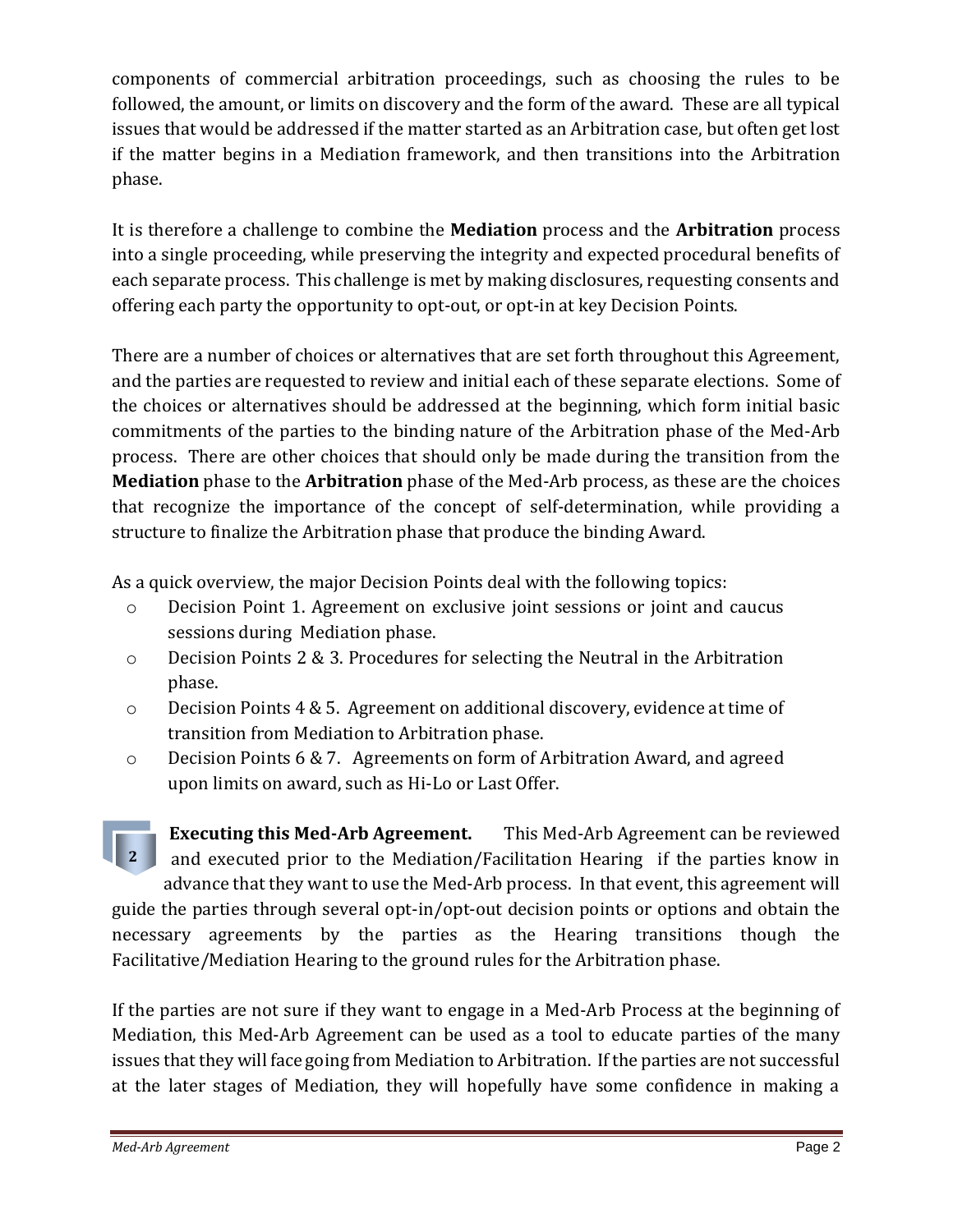thoughtful decision about engaging directly into an Arbitration phase to bring finality to the dispute, either with the same Neutral, or with a new Arbitrator.

**Description of Mediation/Facilitation Phase of Proceedings.** The Med-Arb process will begin with a voluntary, non-binding Mediation/Facilitation phase. The purpose of the Mediation/Facilitation phase is to attempt to compromise, settle or resolve disputed claims between and or among the parties. The mediator's/facilitator's role is to act as a Neutral party for the purpose of assisting the parties to resolve these claims on terms that are agreed upon by both sides. The parties acknowledge that the Neutral is not acting as an attorney or advocate for any party and that any recommendations or statements by the Neutral do not constitute legal advice by the Neutral. The parties acknowledge that they have been advised to seek and are relying on the advice of their own counsel in connection with any settlement or other agreement. **3**

**Confidential Nature of Mediation/Facilitation Proceedings.** In order to encourage communications designed to facilitate settlement of disputed claims, the parties agree that all proceedings in connection with this mediation/facilitation, including pre-hearing activities shall be subject to this Agreement and applicable provisions of Michigan law including MCR 2.411, and MRE408 of the Michigan Rules of Evidence as well as applicable Federal Rules of Civil Procedure and FRE 408 if conducted for a case filed in Federal Court. These rules provide that anything said, or any statement made or document prepared or submitted in the course of the Mediation/Facilitation may not be used in any other court proceeding. Evidence that the parties have entered into a written settlement agreement during the course of the Mediation/Facilitation may be disclosed and is admissible to the extent necessary to enforce the settlement. **4**



**Confidential Communications.** In connection with the Mediation/Facilitation process, if either party has information that is considered too sensitive to present to the other side, you may agree to present this confidential information to the Neutral on a confidential "for mediator/facilitator's eyes only" basis, until the time, if at all, that a party is prepare to disclose the information. The Neutral may be able to use this information to facilitate settlement, without specifically disclosing the information. Should the matter proceed to the Arbitration phase, the Neutral is under no obligation to disclose information obtained in confidence to the other side, but will use his best efforts to disregard or discount the information for the purposes of an Arbitration award. The parties agree to be mindful of the confidential disclosures that they may make during the Mediation/Facilitation phase of the proceedings, accepting and consenting that the mediator/facilitator may also be the Arbitrator should the matter proceed to the Arbitration phase.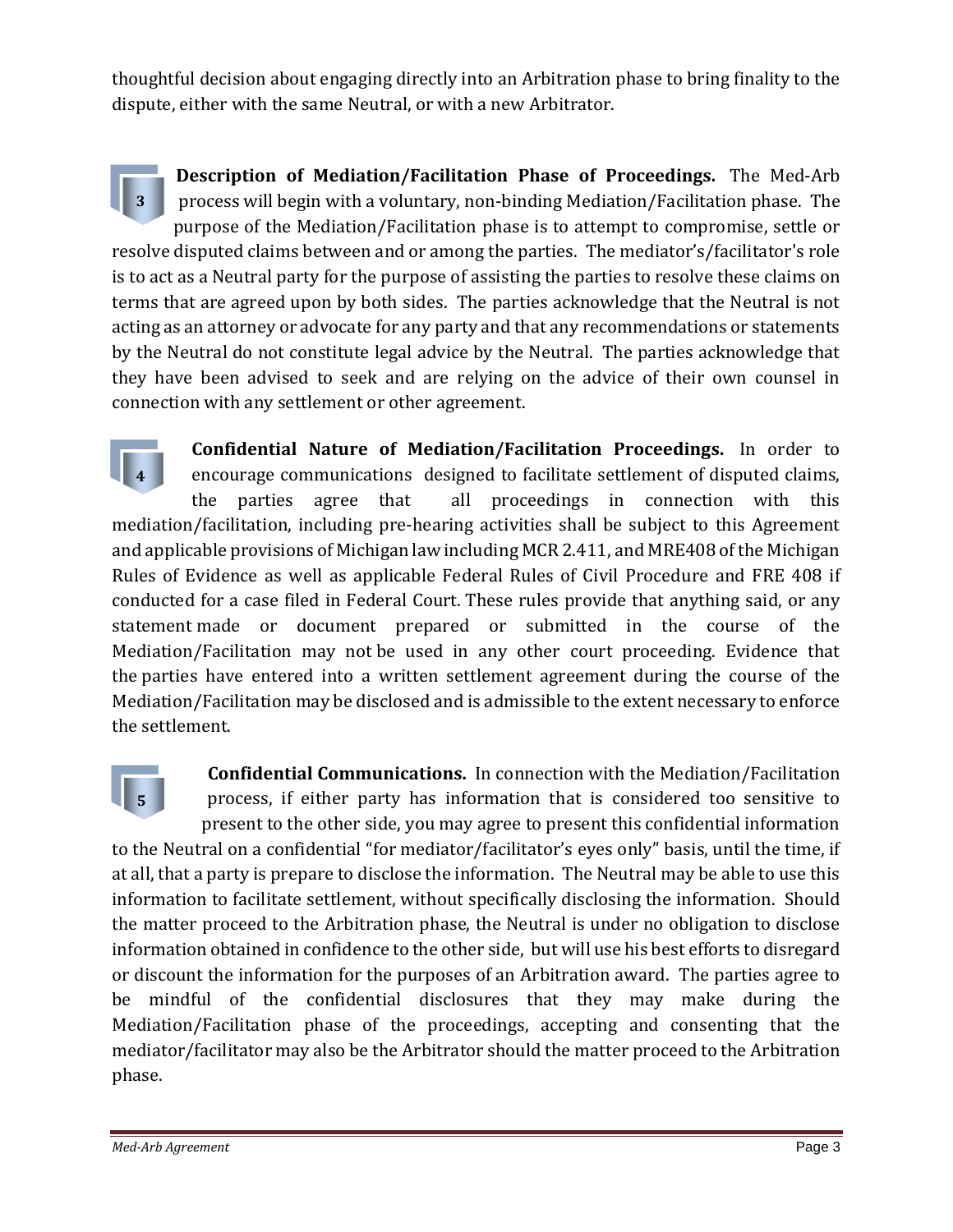*Option on Joint Session and Private Caucus.* The process of Mediation/ Facilitation commonly involves joint sessions with the parties, as well as private meetings or caucuses with each side separately. The private sessions are a valuable and effective part of the process. Since an Arbitration phase will follow if the parties are not able to agree on all disputed issues, and the Neutral will be making binding decisions on those unresolved issues, it is important that the parties acknowledge and agree in advance on the format that will be used. The parties are requested to review and select one of the following alternatives for the Mediation/Facilitation phase: **6**

## **DECISION POINT 1.**

If POSSIBLE, THIS CHOICE SHOULD BE MADE AT THE BEGINNING OF THE MEDIATION PHASE.

 **Alternative 1:** Prior to or during the course of the Mediation/Facilitation, the Neutral is authorized to conduct **both joint and separate communications** and or meetings (often referred to as Caucuses) with the parties and or their counsel; should the matter proceed to the Arbitration phase, the Neutral is under no obligation to disclose information obtained in confidence, but will use his best efforts to disregard or discount it for the purposes of an arbitration award; Initials of Party: \_\_\_\_\_\_\_\_\_\_ Initials of Party: \_\_\_\_\_\_\_\_\_\_

or

 **Alternative 2:** The Neutral will only meet with the parties and or their counsel in a **joint session** were each side is present to hear all communications with the Neutral. The Neutral will not meet with either party separately unless both parties agree. Initials of Party: \_\_\_\_\_\_\_\_\_\_ Initials of Party: \_\_\_\_\_\_\_\_\_\_



**Conclusion or Termination of Mediation/Facilitation Phase.** If the Mediation/Facilitation phase results in a voluntary settlement of all terms in dispute, the Neutral will assist the parties in documenting the settlement. At the

option of the parties, and with the consent of the Neutral, the settlement terms may be incorporated as a binding Award of the Arbitrator.

Respecting the importance of self-determination in a Mediation/Facilitation process, at any time during the Mediation/Facilitation phase either party may request the Neutral to conclude the Mediation/Facilitation phase of the Med-Arb process. The Neutral may also determine on his or her own initiative that there is no further purpose to be served by continuation of the Mediation/Facilitation phase of the process, in which case the Neutral will terminate and declare the Mediation/Facilitation phase ended, and the Arbitration phase of the proceedings will promptly commence.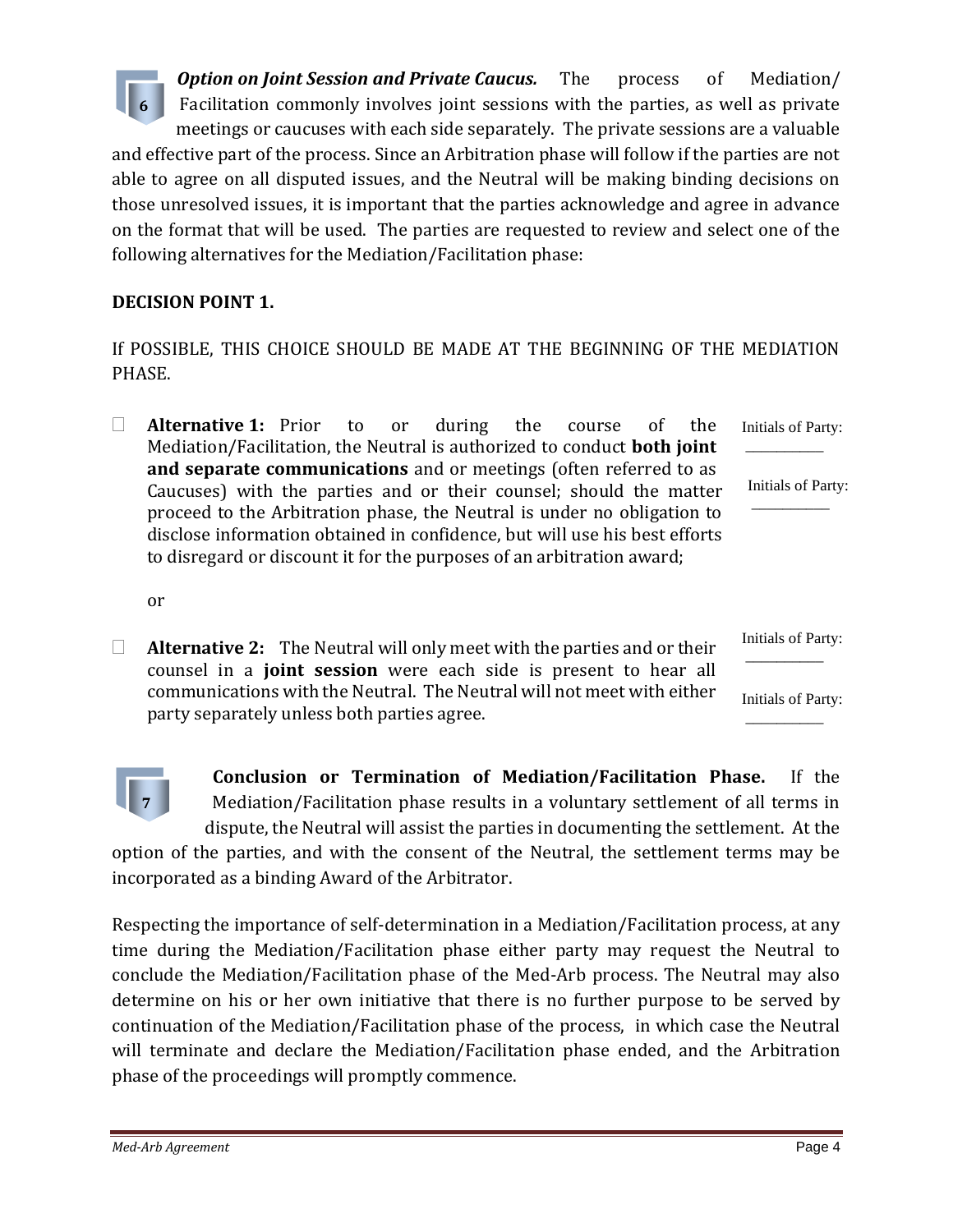*List of Issues Resolved and Unresolved.* Upon the conclusion or termination of the Mediation/Facilitation phase, the parties will agree in writing on the list of issues that have been resolved, if any, and the terms thereof, as well as a list of the remaining unresolved issues.

*No Ex Parte Communication on Termination of Mediation.* After the Mediation/Facilitation phase is concluded, if issues on the list remain unresolved, no further ex parte communications with the Neutral will be permitted except for administrative and scheduling discussions pertaining to the Arbitration phase of this Agreement.

**Arbitration Proceedings.** Unless all of the issues presented in the contested matter have been resolved by settlement resulting from the Mediation/Facilitation phase of these proceedings, the Med-Arb process will be followed as soon as practical by an Arbitration phase, which will decide those issues not agreed upon by the parties during the Mediation/Facilitation phase (the list of unresolved issues to be decided in the Arbitration phase will be agreed upon by the parties as provided in Paragraph 7, **Conclusion or Termination of Mediation/Facilitation Phase)**. **8**

#### **DECISION POINT 2.**

**Selection of Neutral.** The parties have several options available for the selection of the Arbitrator for the Arbitration phase. The parties are requested to review the following choices, and agree on one of the following alternatives:

# *THIS CHOICE MAY BE MADE AT THE BEGINNING OF THE MEDIATION / FACILITATION SESSION, OR AT THE COMMENCEMENT OF THE ARBITRATION PHASE.*

 *Alternative 1: Notice of Resignation of Neutral.* If, as a consequence of having acted as Mediation/Facilitation, the Neutral develops doubts as to his ability to remain impartial during the Arbitration phase, he has an obligation to notify the parties of his intent to resign, in which event the Arbitrator will be selected in accordance with Alternative 4 under Paragraph 8, **Arbitration Proceedings**.

or

 *Alternative 2: Same Neutral.* The parties agree to proceed with the same Neutral that presided during the Mediation/Facilitation phase as the Arbitrator. The parties waive any objection that the Arbitrator has also acted as a Mediation/Facilitation as a basis for challenging the Arbitrator or any awards which the Arbitrator may make. Notwithstanding that the parties agree at this stage to use the same Neutral, at the conclusion of the

Initials of Party: \_\_\_\_\_\_\_\_\_\_

Initials of Party:  $\overline{\phantom{a}}$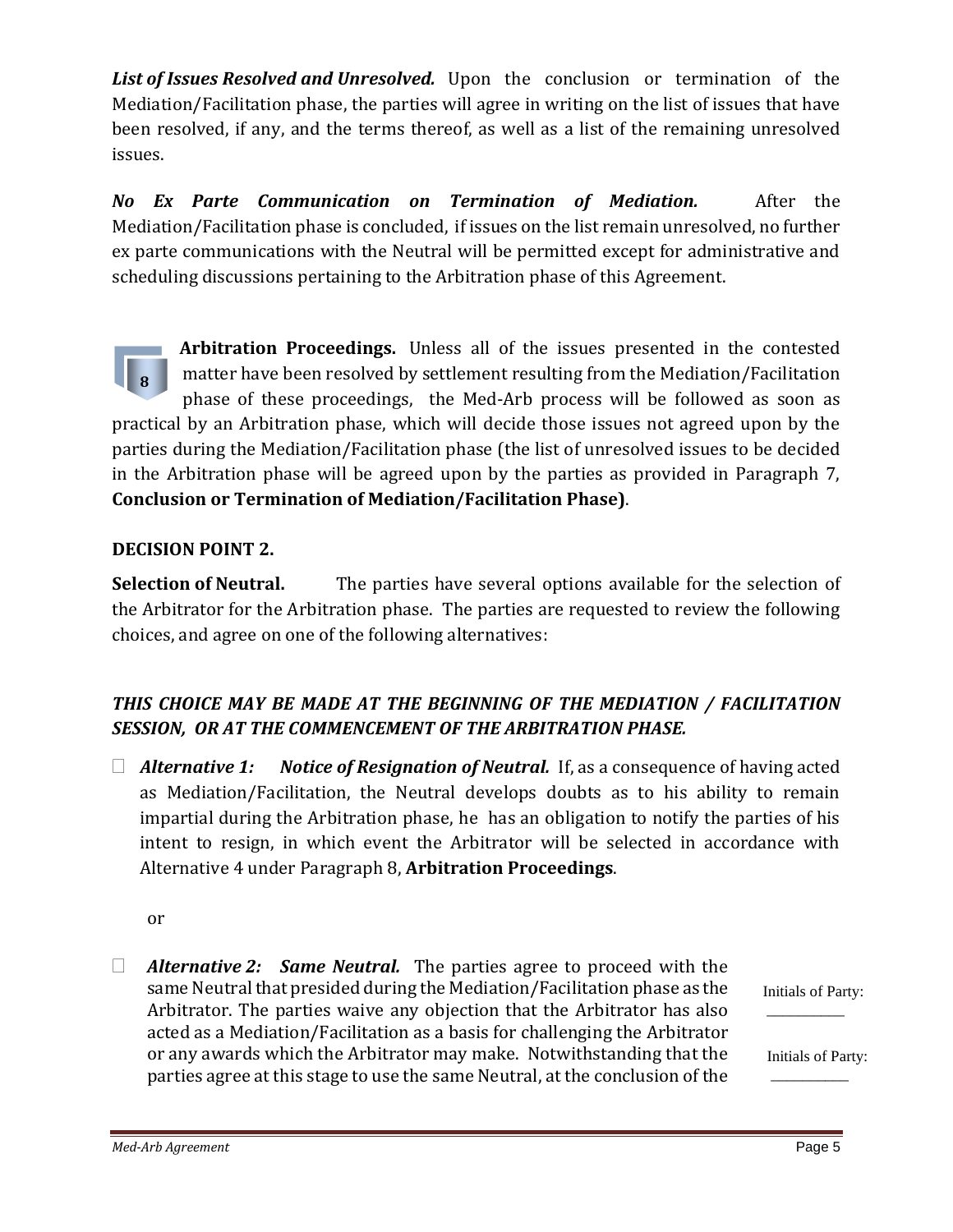Mediation/Facilitation phase, either party may request the designation of a Different Neutral (see details under Decision Point 4, below).

or

 *Alternative 3: Different Neutral Designated.* The parties agree that the Neutral that presided during the mediation/facilitation phase **will not** act as arbitrator for the arbitration proceedings, and agree to the following individual to act as arbitrator for the arbitration phase of these proceedings. Name of Arbitrator selected: \_\_\_\_\_\_\_\_\_\_\_\_\_\_\_\_\_\_\_\_\_\_. or *Alternative 4*: *Different Neutral to be Determined.* The parties agree that the Neutral that presided during the Mediation/Facilitation phase **will not** act as arbitrator for the Arbitration proceedings. The parties will agree upon a Neutral to act as Arbitrator within 15 days after the conclusion of the Mediation/Facilitation phase of the proceedings. If the parties cannot agree on a Neutral to act as Arbitrator, the Neutral serving as the Mediator/Facilitator shall submit a list of not less than 5 prospective Arbitrators to the parties and will administer a strike and Initials of Party:  $\overline{\phantom{a}}$ Initials of Party: \_\_\_\_\_\_\_\_\_\_ Initials of Party: \_\_\_\_\_\_\_\_\_\_ Initials of Party: \_\_\_\_\_\_\_\_\_\_

## *DECISION POINT 3.*

to strike one candidate from the list.

#### *THE FOLLOWING CHOICE MAY ONLY BE MADE IF: a) ALTERNATIVE 2 (SAME NEUTRAL) IS SELECTED ABOVE, AND b) IMMEDIATELY AT THE BEGINNING OF THE ARBITRATION PHASE; OTHERWISE CHOICE IS WAIVED.*

rank method to produce the designated Arbitrator, permitting each party

*Right to Demand new Neutral.* If the parties previously designated the selection of the Arbitrator in accordance with **Alternative 2** above (the Arbitrator will be the same Neutral that conducted the Mediation/Facilitation phase of the proceedings), the parties nonetheless reserve the right, immediately at the conclusion of the Mediation/Facilitation phase, that *either party may request in writing* that a separate Neutral be appointed to serve as Arbitrator during the Arbitration phase, to be selected in accordance with **Alternative 3 or 4**, above. If the parties do not exercise this right immediately, they waive their right to request the appointment of a separate Neutral under this paragraph.

#### *DECISION POINT 4.*

#### *THE FOLLOWING CHOICE MAY BE MADE AT THE BEGINNING OF THE ARBITRATION PHASE.*

*Evidence for Arbitration.* If the hearing proceeds under **Alternative 2**, above (same Neutral), the *parties may waive their rights to introduce additional evidence* and the Neutral may proceed immediately after argument to render an Arbitration award based on the record of documents received and exchanged between the parties during the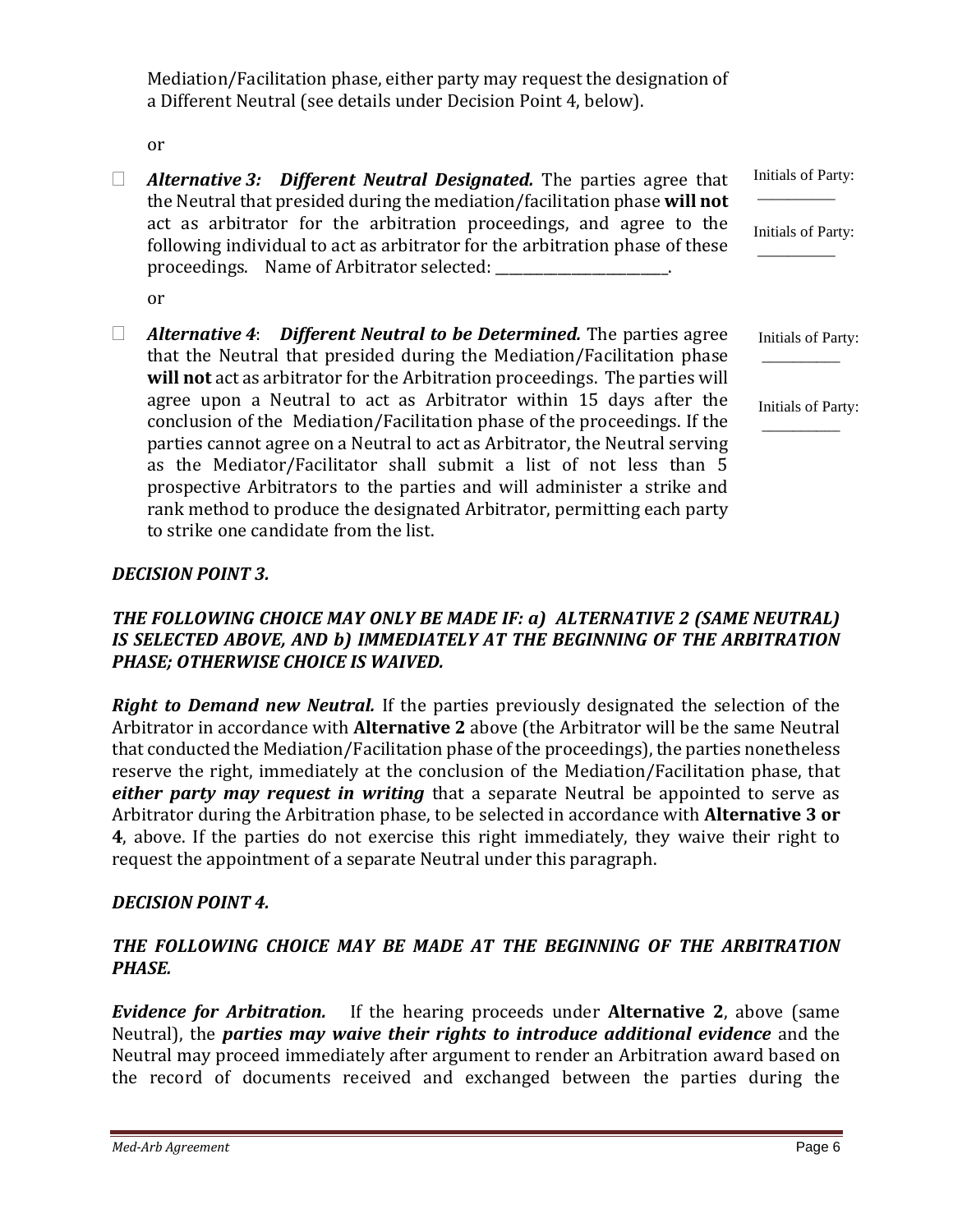mediation/facilitation phase, or the parties may stipulate to introduction of additional evidence.

- *Alternative 1: No Additional Evidence Required.* The parties waive their right to introduce additional evidence, and after argument, the Arbitrator may immediately, or as soon thereafter as practical, render an Arbitration award. Initials of Party:  $\overline{\phantom{a}}$ Initials of Party: \_\_\_\_\_\_\_\_\_\_
- *Alternative 2: Additional Evidence to be Submitted.* If the parties do not waive their rights to introduce additional evidence, or if the Arbitrator is selected under **Alternative 3 or 4** above, the parties may present additional evidence and the Arbitrator will schedule the Arbitration Hearing as promptly as practical. Initials of Party: \_\_\_\_\_\_\_\_\_\_ Initials of Party: \_\_\_\_\_\_\_\_\_\_

#### *DECISION POINT 5.*

#### *THIS CHOICE MAY BE MADE AT THE BEGINNING OF THE ARBITRATION PHASE.*

*Additional Discovery.* The parties have options on the form and amount of additional discovery to provide evidence or testimony to be presented for the Arbitration phase of the Med-Arb process. The Arbitration phase will be conducted in accordance with the following options agreed upon by the parties. If the parties do not agree on one of the options, the Arbitrator will make a determination after discussion with the parties and consistent with the Arbitration Rules in effect:

| <b>Option 1:</b>                                     | <b>No Additional Discovery Necessary.</b>                                                                  |                          | The | parties | Initials of Party: |
|------------------------------------------------------|------------------------------------------------------------------------------------------------------------|--------------------------|-----|---------|--------------------|
|                                                      | have participated in extensive pretrial discovery, and no further discovery                                |                          |     |         |                    |
| will be permitted for the Arbitration hearing phase. |                                                                                                            |                          |     |         | Initials of Party: |
| or                                                   |                                                                                                            |                          |     |         |                    |
| <b>Option 2:</b>                                     | <b>Additional Discovery.</b><br>limited additional discovery prior to the Arbitration hearing phase, to be | The parties may agree on |     |         | Initials of Party: |

limited additional discovery prior to the Arbitration hearing phase, to be conducted in an expedited fashion. The proposed discovery plan shall be promptly submitted to the Arbitrator and the parties agree that the Arbitrator may impose further limits or restrictions on discovery consistent with the objective of expeditious and fair resolution of the dispute.

**Arbitration Rules,** The Arbitration phase shall be governed by the Commercial Arbitration Rules of the American Arbitration Association, and the Michigan Revised Uniform Arbitration Act, which are incorporated herein by reference, except as modified by this Med-Arb agreement. The award of the arbitrator may be enforced in any court of competent jurisdiction. **9**

Initials of Party: \_\_\_\_\_\_\_\_\_\_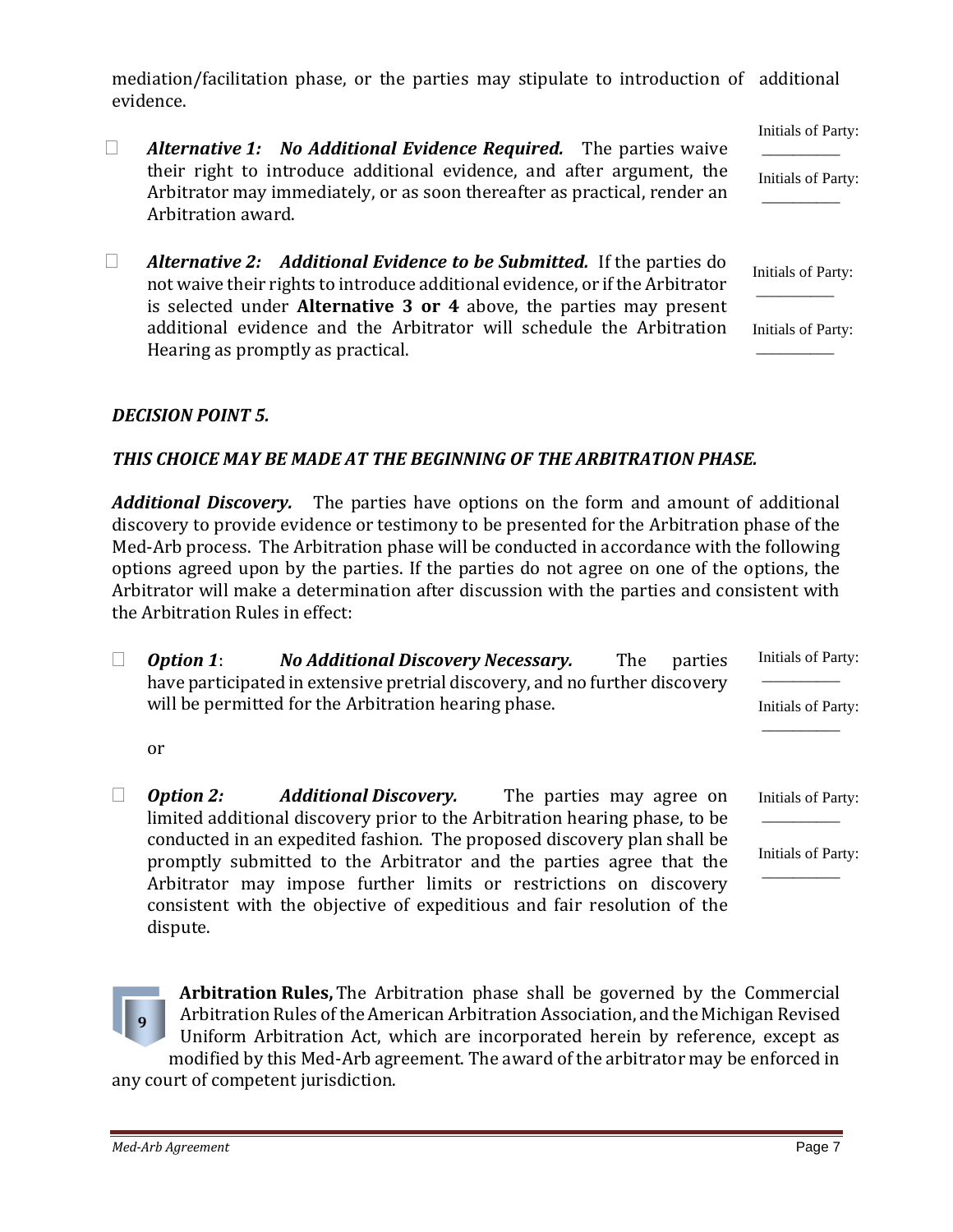*Schedule for Award.* Unless otherwise agreed by the parties, within 7 days after the close of the Arbitration hearing phase, the arbitrator will issue an award.

#### *DECISION POINT 6.*

*Form of Award.* The Arbitrators' decision shall provide either a Standard Award, or a Reasoned Award, incorporating the reasoned basis for the resolution of each dispute and for any award consistent with the evidence and testimony. Each form of Award will incorporate the terms agreed upon by the parties during the mediation/facilitation phase.

#### *THIS CHOICE MUST BE MADE AT THE BEGINNING OF THE ARBITRATION PHASE.*

|  |                  |                                                | Initials of Party:                       |
|--|------------------|------------------------------------------------|------------------------------------------|
|  | <b>Option 1.</b> | <b>Standard Award selected by the parties.</b> | Initials of Party:                       |
|  | or               |                                                |                                          |
|  | <b>Option 2.</b> | <b>Reasoned Award</b> selected by the parties. | Initials of Party:<br>Initials of Party: |
|  |                  |                                                |                                          |

#### *DECISION POINT 7.*

*Options to Place Limits on Arbitration Award.* The parties may exercise a number of alternatives relating to the nature of the award issued by the Arbitrator. The choices below may be selected at the beginning of the Mediation Phase, in which case the Option will be controlling on the Arbitrator and the parties, or may be agreed upon by the parties at the conclusion of the mediation/facilitation phase of the proceedings and prior to the issuance of the Arbitration award:

# *IF EITHER CHOICE IS MADE AT THE BEGINNING OF THE MEDIATION PHASE IT IS CONTROLLING, THEREAFTER CHANGE POSSIBLE ONLY BY MUTUAL AGREEMENT.*

 *Option 1: Hi-Low Boundaries.* The Arbitrator will issue an award consistent with the evidence and testimony; however, either prior to, or at the close of the Arbitration hearing, the parties may agree to establish "Hi-Low" boundaries for the Arbitration award, in which the parties set limits on the monetary award of the Arbitration proceeding for those issues presented to the Arbitrator. The parties' "Hi-Low" boundaries must be sealed and submitted to the Arbitrator prior to the time established for the issuance of the Arbitrator's award. The final arbitration award issued by the Arbitrator will reflect the Hi-Low parameters, and incorporate the terms agreed upon by the parties during the mediation/facilitation phase. \_\_\_\_\_\_\_\_\_\_  $\overline{\phantom{a}}$ 

Initials of Party:

Initials of Party:

or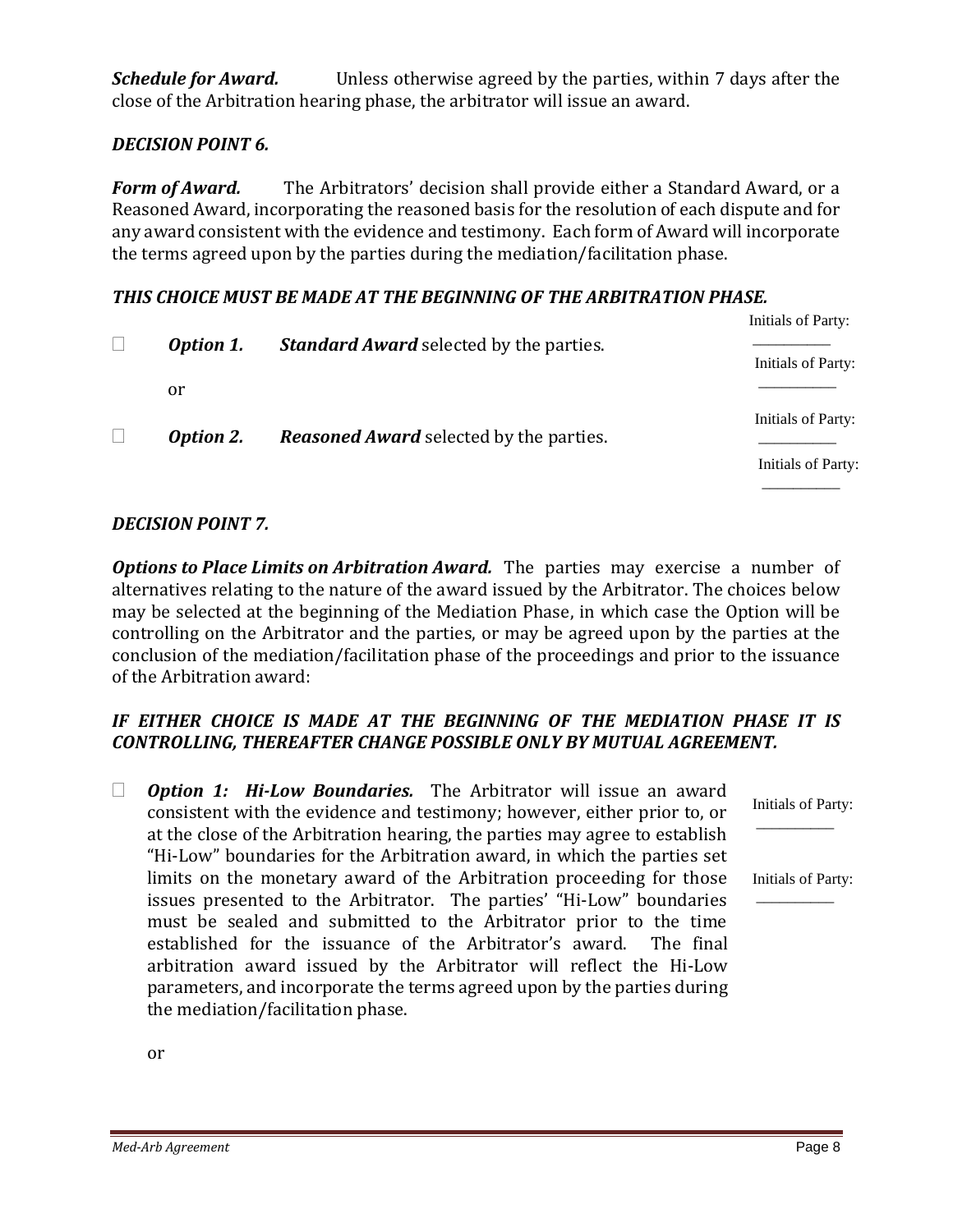*Option 2*: *Final Offer.* The Arbitrator will issue an award consistent with the evidence and testimony; however, the parties agree the Arbitrator must choose between the parties' best monetary offers. This is customarily referred to as "Baseball" or "final offer" Arbitration. Promptly after the close of the Arbitration hearing, each party's "Final Offer" must be sealed and submitted to the Arbitrator. The final arbitration award issued by the arbitrator will reflect the selected "final offer" and will incorporate the terms agreed upon by the parties during the mediation/ facilitation phase.

Initials of Party:  $\overline{\phantom{a}}$ 

Initials of Party: \_\_\_\_\_\_\_\_\_\_



**Neutral's Services and Compensation.** The parties will compensate the following services:

**A. Neutral's Administrative & Pre-Hearing Services.** The Neutral's services shall include organizing and conducting the Med-Arb Pre-Hearing Conference Meeting or telephone conference calls, scheduling the mediation/facilitation portion of the Med-Arb hearing, review of briefs and other written materials submitted for the mediation/ facilitation hearing phase, preparation for the mediation/facilitation portion of the hearing, participation in pre-hearing telephone commences or meetings with the parties, as well as travel to the hearing and follow-up conference calls relating to the completed mediation/ facilitation.

For complex matters, when the circumstances warrant, the Neutral prefers to meet with counsel and/or parties, if practical, before the scheduled mediation/facilitation phase hearing. This face to face meeting accomplishes several objectives: 1) The Neutral develops a sense of the party's position and can explore strategies and underlying needs or requirements that aid in conducting the mediation/facilitation phase (particularly important when lack of trust underlies the dispute); 2) The Neutral can explore the techniques that are likely to be beneficial in conducting the mediation/facilitation hearing, such as preference of each party to caucus, plenary session, facilitative or evaluative styles of the Neutral. This meeting can also explore interest in opening discussion on issues or remedies outside the scope of the current litigation; 3) The Neutral uses a problem solving approach to mediation/facilitation, and the Pre-Hearing meeting serves to explore the competing interests of the parties without the time constraints that exist on the day of the mediation/facilitation hearing; 4) The Neutral develops an important rapport with the client to convey the message that the Neutral's role is to assist each party in arriving at the decision that best serves their interests. This session is an important first step in establishing a relationship of trust and confidence that the Neutral will be diligent in assisting the parties as they arrive at the proper resolution to the dispute.

**11**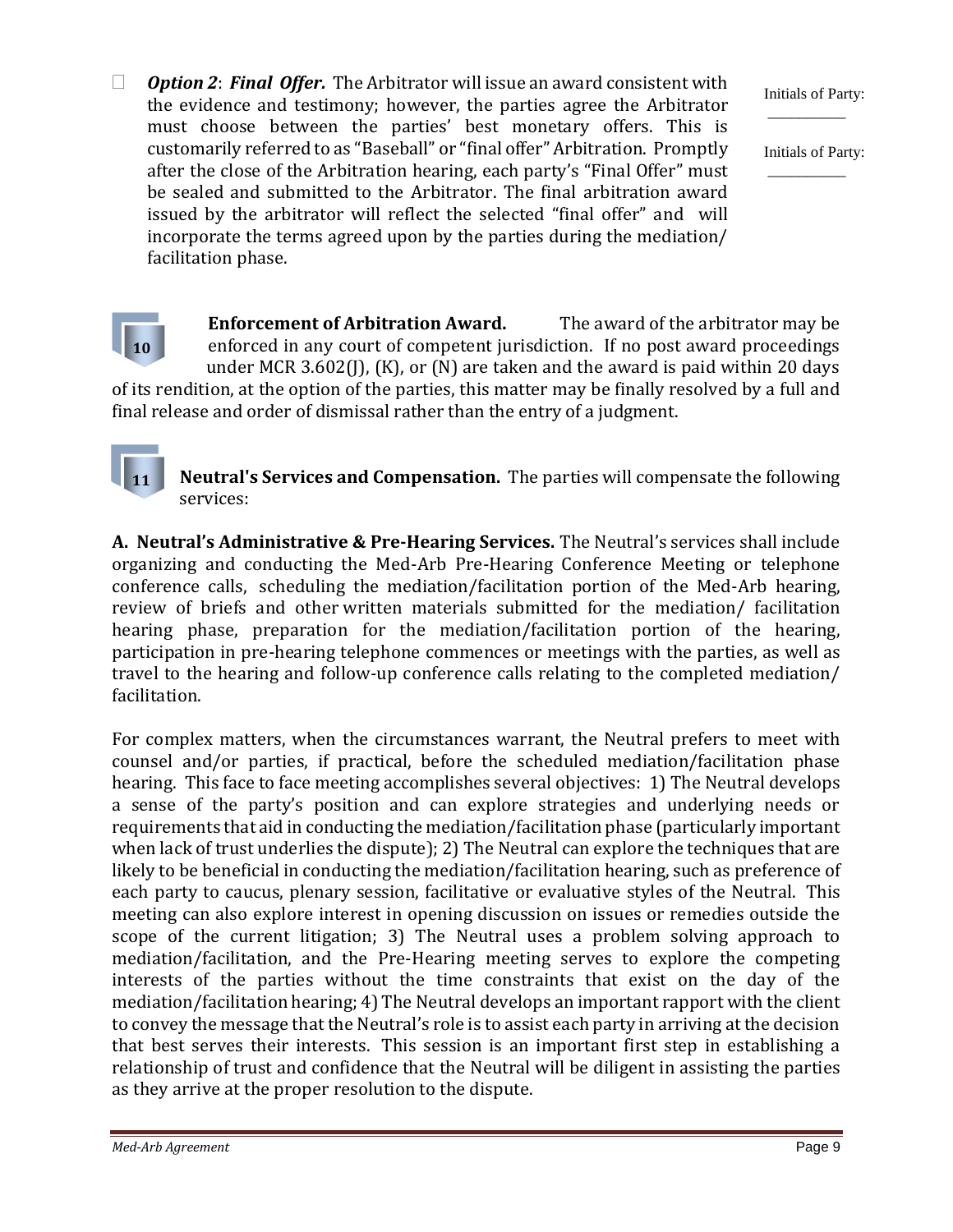The services above described as the **Neutral's Administrative & Pre-Hearing Services**, and are billed on an *Hourly Fee* basis, at the rate of \$395/hr.

**B. Neutral's Mediation/Facilitation Hearing Services.** The Neutral's Services for attendance and participation at the mediation/facilitation hearing or conference will be compensated on an **Hourly Fee** basis, plus reimbursement for actual costs or expenses incurred, if approved in advance by the parties. The Neutral's billable hourly rate is \$395. **Minimum compensation** for Neutral's Hearing Services shall be six hours.

**C. Neutral's Arbitration Hearing Services.** The Neutral's Services for organizing, scheduling and participation at the arbitration phase hearing, as well as the preparation of the arbitration award, will be compensated on an **Hourly Fee** basis. The Mediator's billable hourly rate is \$395.

**D. Neutral's Post Hearing Services.** At the request of all parties, the Neutral may provided additional services to further the settlement of the matter. The additional services will be billed on an hourly rate of \$395/hr.

The Neutral will promptly submit an accounting for services to each attorney of record, which shall be payable upon receipt of the invoice. Unless otherwise agreed, the fees will be shared equally by the parties.

**Conflict of Interest; Disclosures; Waiver.** The Neutral has made a reasonable effort to learn and has disclosed to the parties: (a) all business or professional relationships the Neutral has had with the parties or their law firms within the past three years; (b) any financial interest the arbitrator has in any party; (c) any significant social, business or professional relationship the Neutral has had with an officer or employee of a party or with an individual representing a party in the arbitration; and (d) any other circumstances that may create doubt regarding the Neutral's impartiality in the mediation or arbitration. Each party and its law firm has made a reasonable effort to learn and has disclosed to every other party and the Neutral any relationships of a nature described in the preceding paragraph not previously identified and disclosed by the Neutral. The parties and the Neutral are satisfied that any relationships disclosed pursuant to this paragraph will not affect the Neutral's independence or impartiality. Notwithstanding any such relationships, the parties have chosen the Neutral to serve in the mediation / arbitration, waiving any claim based on such relationships, and the Neutral agrees to so serve. The Neutral has submitted an Arbitrator Disclosure to the parties pursuant to the Rules and the Code of Ethics for Arbitrators promulgated by the American Arbitration Association, and the Neutral affirms that none of these disclosures, or any other factors would limit his ability to be impartial, fair and objective as a mediator/arbitrator in the proceeding. **12** 



**Exclusion of Mediator/Facilitator/Arbitrator Testimony and Limitation of** 

**Liability.** The Neutral shall not be subpoenaed or otherwise compelled to to testify in any proceeding relating to the subject matter of the mediation/facilitation/arbitration and shall not be required to provide a declaration or finding as to any fact or issue relating to the mediation/facilitation/arbitration proceeding or the dispute which is the subject of the proceedings. The Neutral, and any documents and